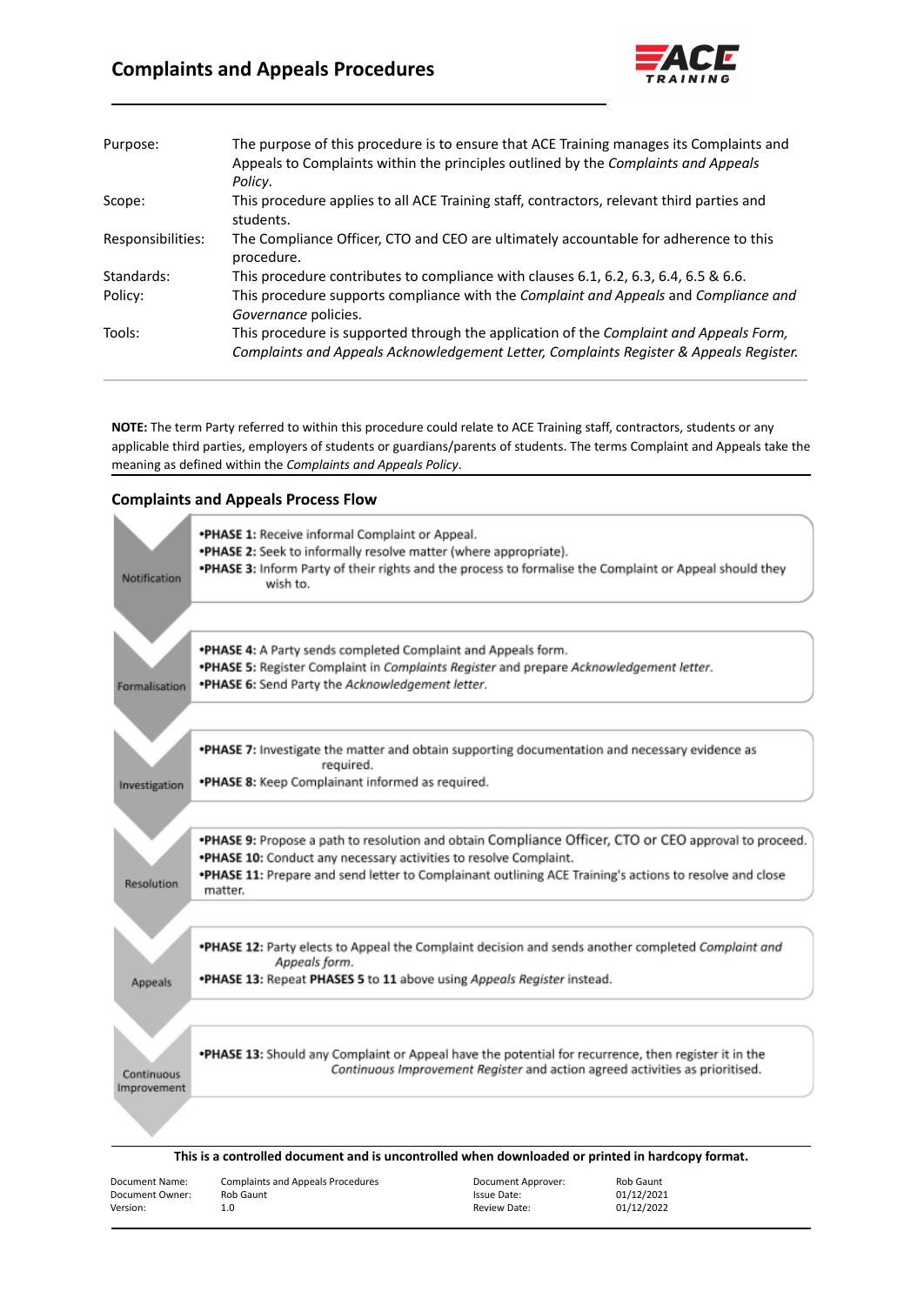

### **PHASE 1: Receive informal Complaint or Appeal.**

| <b>Procedural Step</b>                                                                                                                                                                                                                                                                                                                                                                                                                                                                                                                                                                                                                                                                                                                                                                                                                                                                                                                                                                                                                                                                                                                                                                                                                                          | Accountability                                                           | When                                                                                                                         |
|-----------------------------------------------------------------------------------------------------------------------------------------------------------------------------------------------------------------------------------------------------------------------------------------------------------------------------------------------------------------------------------------------------------------------------------------------------------------------------------------------------------------------------------------------------------------------------------------------------------------------------------------------------------------------------------------------------------------------------------------------------------------------------------------------------------------------------------------------------------------------------------------------------------------------------------------------------------------------------------------------------------------------------------------------------------------------------------------------------------------------------------------------------------------------------------------------------------------------------------------------------------------|--------------------------------------------------------------------------|------------------------------------------------------------------------------------------------------------------------------|
| A party refers a Complaint or Appeal matter to an ACE<br>Training representative informally either in-person, via<br>phone call or by emailing<br>complaints@aceassessments.com.au                                                                                                                                                                                                                                                                                                                                                                                                                                                                                                                                                                                                                                                                                                                                                                                                                                                                                                                                                                                                                                                                              | Complainant or<br>Appellant                                              | At their sole<br>discretion.                                                                                                 |
| ACE Training's representative receiving the informal<br>$\bullet$<br><b>Complaint or Appeal must:</b><br>○ Receive information in an empathetic manner creating a<br>safe environment for the Party to clearly express their<br>grievances or guarantees for an outcome;<br>O Under no circumstances volunteer an opinion regarding<br>the issue relating to the grievance;<br>If ACE Representative can suggest an informal approach<br>$\circ$<br>to resolution (if appropriate) - refer to PHASE 2 of this<br>procedure;<br>If ACE Representative is not able to suggest an informal<br>$\circ$<br>approach to resolution (as appropriate), refer the Party<br>to another ACE Representative who will be able to<br>nominate an informal approach to resolution (and brief<br>and handover the matter to an alternative ACE<br>representative to continue with this procedure);<br>Remind the Party of their rights under ACE Training's<br>$\circ$<br>Complaints and Appeals Policy to raise a formal<br>complaint;<br>Should the matter be of a serious nature, apply the<br>$\circ$<br>judgement necessary to refer the matter immediately to<br>ACE Training's Compliance Officer, CTO or CEO for their<br>discernment, including informing authorities. | <b>ACE</b><br>Representative<br>receiving<br>Complaint or<br>Appeal      | Immediately if via<br>phone, or, for all<br>other methods,<br>within one business<br>day of informal<br>Complaint or Appeal. |
| Should the party be open to an informal resolution, proceed<br>$\bullet$<br>with Phase 2 of this procedure. Should the party decide not<br>to proceed with either informal or formal resolution, the<br>procedure concludes with no further action required. If the<br>party wishes to pursue a formal Complaint or Appeal,<br>proceed to Phase 3 or 4 of this procedure.                                                                                                                                                                                                                                                                                                                                                                                                                                                                                                                                                                                                                                                                                                                                                                                                                                                                                       | ACE<br>Representative<br>receiving<br>informal<br>Complaint or<br>Appeal | Immediately if via<br>phone, or, for all<br>other methods,<br>within one business<br>day of informal<br>Complaint or Appeal. |

**Note:** in some instances, this procedural step may be redundant should the student decide to go straight to Phase 4 with lodgement of a formal Complaint or Appeal.

| This is a controlled document and is uncontrolled when downloaded or printed in hardcopy format. |  |
|--------------------------------------------------------------------------------------------------|--|
|--------------------------------------------------------------------------------------------------|--|

| Document Name:  | Complaints and Appeals Procedures | Document Approver: | Rob Gaunt  |
|-----------------|-----------------------------------|--------------------|------------|
| Document Owner: | Rob Gaunt                         | Issue Date:        | 01/12/2021 |
| Version:        | 1.0                               | Review Date:       | 01/12/2022 |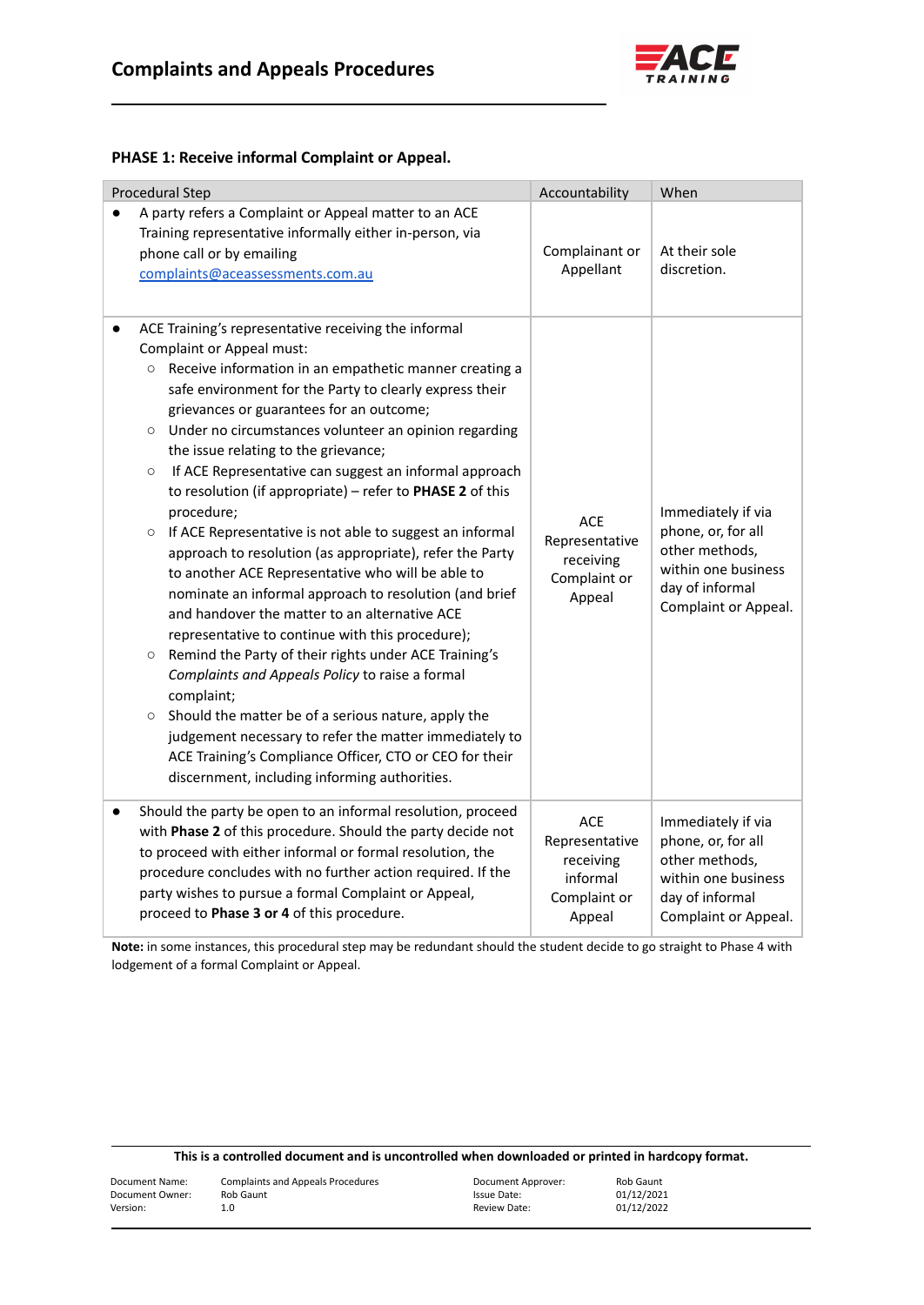

### **PHASE 2: Seek to resolve matter informally (where appropriate).**

| Procedural Step                                                                                                                                                                                                                                                                                                                                                                                                                                                                                                                                                                                                                                                                                                               | Accountability                                                                        | When                                                                          |
|-------------------------------------------------------------------------------------------------------------------------------------------------------------------------------------------------------------------------------------------------------------------------------------------------------------------------------------------------------------------------------------------------------------------------------------------------------------------------------------------------------------------------------------------------------------------------------------------------------------------------------------------------------------------------------------------------------------------------------|---------------------------------------------------------------------------------------|-------------------------------------------------------------------------------|
| Considering the principles outlined by paragraph (a) in the<br>Complaint and Appeals Policy, suggest an informal resolution<br>to the Party outlining the merits, process and intended<br>outcomes of the suggested approach and ascertain their<br>appetite to participate in an informal resolution to the<br>matter.                                                                                                                                                                                                                                                                                                                                                                                                       | <b>ACE</b><br>Representative<br>assigned to the<br>informal<br>Complaint or<br>Appeal | Within one business<br>day of receiving<br>informal Complaint<br>or Appeal.   |
| Should the party consent to an informal resolution which<br>involves parties interacting, then ensure each party is<br>adequately briefed, treated fairly, and feel safe to volunteer<br>their perspectives on the matter. If the matter is<br>subsequently resolved, no further action is required<br>concluding this procedure.<br>Should ACE Training Representative conclude that there may<br>be potential recurrence of similar causes for future<br>Complaints or Appeals, then the matter needs to be<br>registered in the Continuous Improvement Register and<br>treated in accordance with the Compliance and Governance<br>Policy with judgement applied on the importance and<br>urgency of working on the issue. | <b>ACE</b><br>Representative<br>assigned to the<br>informal<br>Complaint or<br>Appeal | At RTO<br>Representative's<br>discretion and<br>agreement between<br>parties. |
| Should the party decide not to proceed with either an<br>$\bullet$<br>informal or formal resolution conclude this phase of the<br>procedure with no further action required. If party wishes to<br>pursue a formal Complaint or Appeal, then proceed to either<br>Phase 3 or Phase 4 of this procedure.                                                                                                                                                                                                                                                                                                                                                                                                                       | <b>ACE</b><br>Representative<br>assigned to the<br>informal<br>Complaint or<br>Appeal | <b>Within 1 Business</b><br>Day of informal<br>Complaint or Appeal.           |

**Note:** in some instances, this procedural phase may be redundant should the student decide to go straight to **Phase 4** with a lodgement of a formal Complaint or Appeal.

#### **PHASE 3: Inform Party of their rights and process to formalise the Complaint or Appeal.**

| Procedural Step                                                                                                                                                                                                                                                                                                                                                                                                                                                                       | Accountability                                                                 | When                                      |
|---------------------------------------------------------------------------------------------------------------------------------------------------------------------------------------------------------------------------------------------------------------------------------------------------------------------------------------------------------------------------------------------------------------------------------------------------------------------------------------|--------------------------------------------------------------------------------|-------------------------------------------|
| Should the Party decide to raise a formal Complaint or<br>Appeal, direct them to the Complaints and Appeals Policy<br>and then the Complaint and Appeals Form (published on the<br>website and further contained in the Student Handbook).<br>Request that they complete the form in a timely manner at<br>their discretion and follow the instructions contained in the<br>form. Return the form either in-person, via phone call or by<br>emailing complaints@aceassessments.com.au | ACE<br>Representative<br>assigned to the<br>informal<br>Complaint or<br>Appeal | Immediately or as<br>soon as practicable. |

| Document Name:  | <b>Complaints and Appeals Procedures</b> | Document Approver: | Rob Gaunt  |
|-----------------|------------------------------------------|--------------------|------------|
| Document Owner: | Rob Gaunt                                | Issue Date:        | 01/12/2021 |
| Version:        | 1.0                                      | Review Date:       | 01/12/2022 |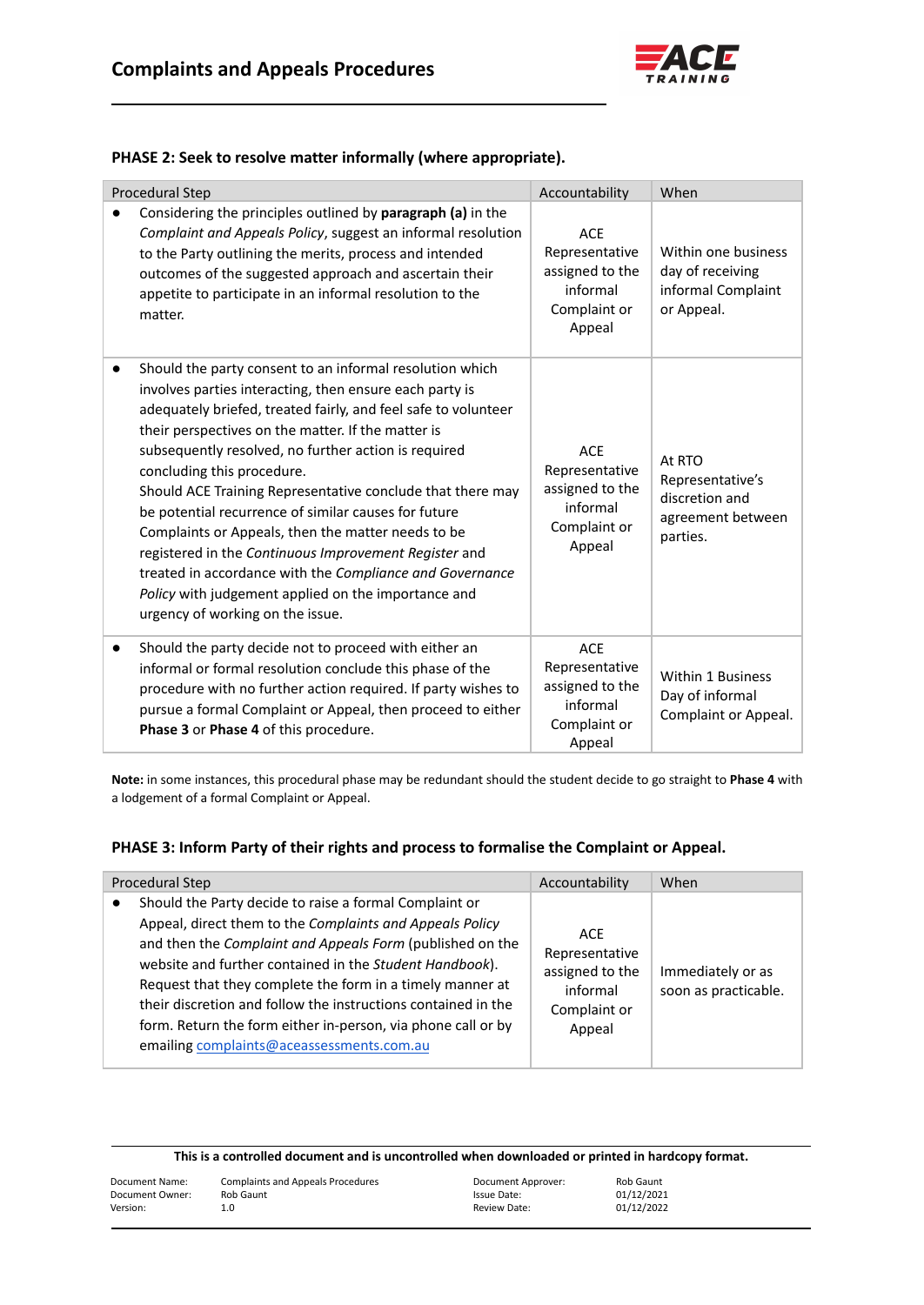

### **PHASE 4: A Party sends completed** *Complaint and Appeals form***.**

| Procedural Step                                                                                                                                                                                                        | Accountability                                                       | When                                      |
|------------------------------------------------------------------------------------------------------------------------------------------------------------------------------------------------------------------------|----------------------------------------------------------------------|-------------------------------------------|
| Check Complaints and Appeals form for legibility and<br>completeness (including any supporting documentation).<br>Should this suffice, proceed to Phase 5. Otherwise, liaise<br>with the party to resolve open issues. | ACE<br>Representative<br>receiving<br>Complaint and<br>Appeals Form. | Immediately or as<br>soon as practicable. |

### **PHASE 5: Register Complaint in** *Complaints Register* **and prepare** *Acknowledgement letter***.**

| <b>Procedural Step</b>                                                                                                                                                                                                                                                                                                                                                                                        | Accountability                                             | When                                      |
|---------------------------------------------------------------------------------------------------------------------------------------------------------------------------------------------------------------------------------------------------------------------------------------------------------------------------------------------------------------------------------------------------------------|------------------------------------------------------------|-------------------------------------------|
| Register the Complaint in the Complaints Register by<br>transcribing key information at this stage of the process and<br>obtain a Complaints Reference Number.                                                                                                                                                                                                                                                |                                                            |                                           |
| Pre-populate the Complaint and Appeals Acknowledgement<br>letter with the specifics of the matter and include the<br>corresponding Complaints Reference Number obtained from<br>the Complaints Register.                                                                                                                                                                                                      | <b>ACE</b><br>Representative<br>receiving<br>Complaint and | Immediately or as<br>soon as practicable. |
| Provide a copy of the Complaint and Appeals form (and any<br>supporting documents) and the pre-prepared Complaint and<br>Appeals Acknowledgement letter for the Compliance Officer,<br>CTO or CEO's review, approval, and signature to release the<br>letter to the student. Compliance Officer, CTO or CEO to<br>assign matter to appropriate Representative and provide any<br>initial procedural guidance. | <b>Appeals Form</b>                                        |                                           |

#### **PHASE 6: Send Party the** *Acknowledgement letter***.**

| Send Party the Complaint and Appeals Acknowledgement<br>letter.<br>Note: This can be done electronically via email if the attachment is a pdf<br>or via post.                 | <b>ACE</b><br>Representative<br>assigned by<br>Compliance<br>Officer, CTO or<br>CEO | Within two business<br>days of receipt of<br>completed form. |
|-------------------------------------------------------------------------------------------------------------------------------------------------------------------------------|-------------------------------------------------------------------------------------|--------------------------------------------------------------|
| Update the Complaint in the Complaints Register with the<br>date of the acknowledgement letter and ACE Training<br>Representative assigned by Compliance Officer, CTO or CEO. | <b>ACE</b><br>Representative<br>assigned by<br>Compliance<br>Officer, CTO or<br>CEO | Within two business<br>days of receipt of<br>completed form. |

| Document Name:  | <b>Complaints and Appeals Procedures</b> | Document Approver: | Rob Gaunt  |
|-----------------|------------------------------------------|--------------------|------------|
| Document Owner: | Rob Gaunt                                | Issue Date:        | 01/12/2021 |
| Version:        | 1.0                                      | Review Date:       | 01/12/2022 |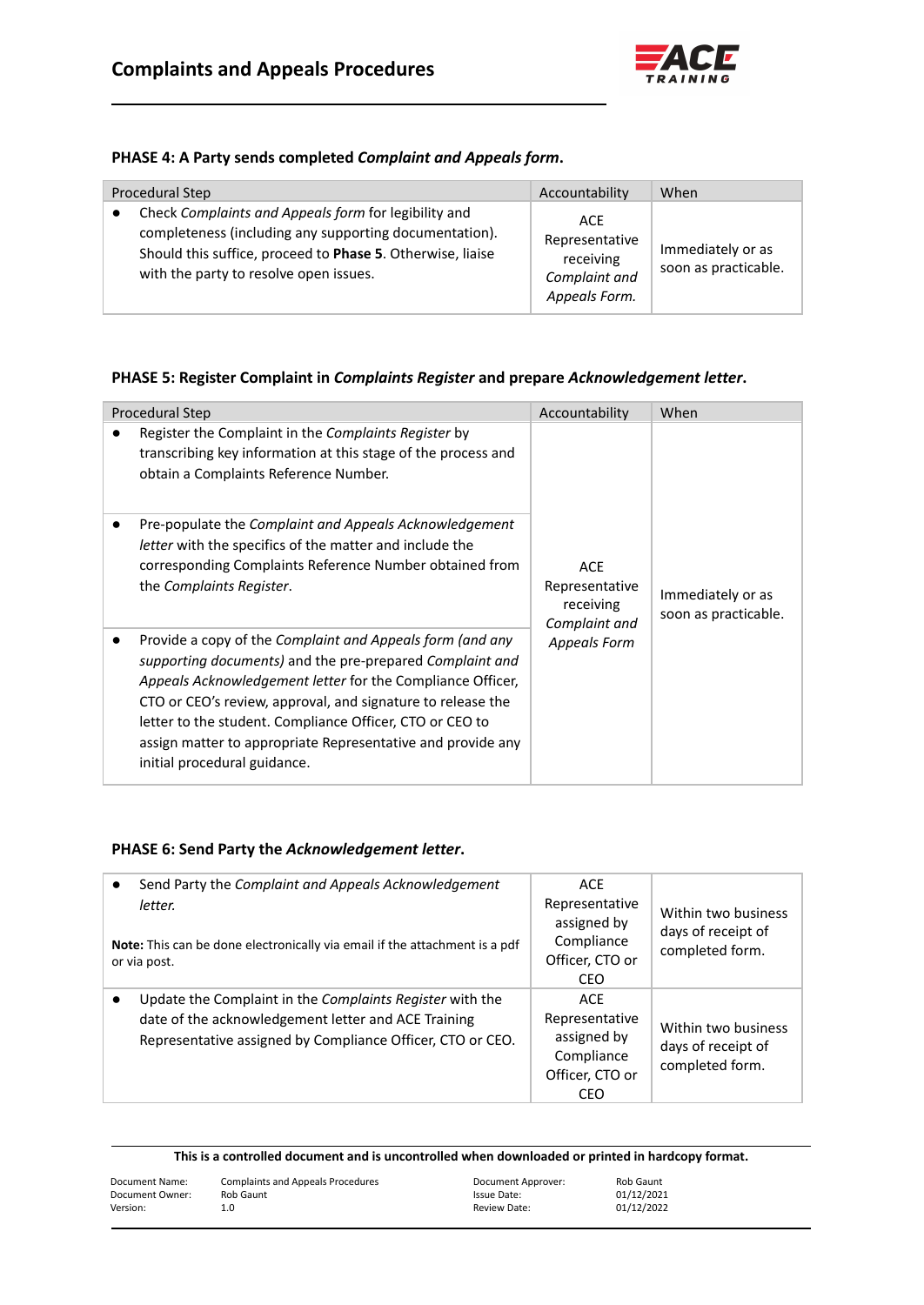

# **PHASE 7: Investigate the matter and obtain supporting documentation and necessary evidence as required.**

| ACE Training's Representative assigned to investigate the<br>Complaint or Appeal, ensuring:                                                                                                                                                                                                                                                                                                                                                                                                                                                                                                                                                                                                                          |                                                                                      |                                                                                                                          |
|----------------------------------------------------------------------------------------------------------------------------------------------------------------------------------------------------------------------------------------------------------------------------------------------------------------------------------------------------------------------------------------------------------------------------------------------------------------------------------------------------------------------------------------------------------------------------------------------------------------------------------------------------------------------------------------------------------------------|--------------------------------------------------------------------------------------|--------------------------------------------------------------------------------------------------------------------------|
| All parties involved with the Complaint or Appeal are<br>$\circ$<br>informed and liaised with ensuring that they feel safe<br>and treated fairly with minimum disruption to current<br>training services (where possible);<br>The investigation is conducted procedurally upholding<br>$\circ$<br>all principles outlined by paragraph (a) in the Complaint<br>and Appeals Policy;<br>Supporting evidence is gathered whereas appropriate.<br>$\circ$<br>The merits of independent external management of the<br>$\circ$<br>Complaint are assessed; and<br>Adequate discernment of all facts of the matter to<br>$\circ$<br>conclude a proposed path to resolution, including any<br>associated recommended actions. | <b>ACE</b><br>Representative<br>assigned by<br>Compliance<br>Officer, CTO or<br>CEO. | At ACE Training's<br>discretion but before<br>30 calendar days<br>from receipt of the<br>Complaints and<br>Appeals Form. |

### **PHASE 8: Keep Complainant informed as required.**

| Procedural Step                                                                                                                                                                                                                                                                                                                                                                                                                                                                                                                                                                                                                                                                                                                                                                                                            | Accountability                                               | When                                                                                                                     |
|----------------------------------------------------------------------------------------------------------------------------------------------------------------------------------------------------------------------------------------------------------------------------------------------------------------------------------------------------------------------------------------------------------------------------------------------------------------------------------------------------------------------------------------------------------------------------------------------------------------------------------------------------------------------------------------------------------------------------------------------------------------------------------------------------------------------------|--------------------------------------------------------------|--------------------------------------------------------------------------------------------------------------------------|
| During the investigation, ensure that the Complainant and<br>any other parties are regularly updated at your discretion,<br>within the parameters outlined within the Complaints and<br>Appeals Policy. If the investigation takes more than 60<br>calendar days to resolve, written notification is provided to<br>the Claimant outlining clear reasons for the nominated<br>timeframe.<br>When providing updates, ensure that you do not volunteer<br>your opinion or make any representations on the outcome,<br>stick to procedural updates. Should ACE Training decide to<br>provide an update in written form, use the Student<br>Complaint and Appeals Acknowledgement letter template<br>and provide letter for Compliance Officer, CTO or CEO's<br>review, approval, and signature prior to release to the Party. | <b>ACE</b><br>Representative<br>assigned by CEO<br>to matter | At ACE Training's<br>discretion but before<br>30 calendar days<br>from receipt of the<br>Complaints and<br>Appeals Form. |

| Document Name:  | <b>Complaints and Appeals Procedures</b> | Document Approver: | Rob Gaunt  |
|-----------------|------------------------------------------|--------------------|------------|
| Document Owner: | Rob Gaunt                                | Issue Date:        | 01/12/2021 |
| Version:        | 1.0                                      | Review Date:       | 01/12/2022 |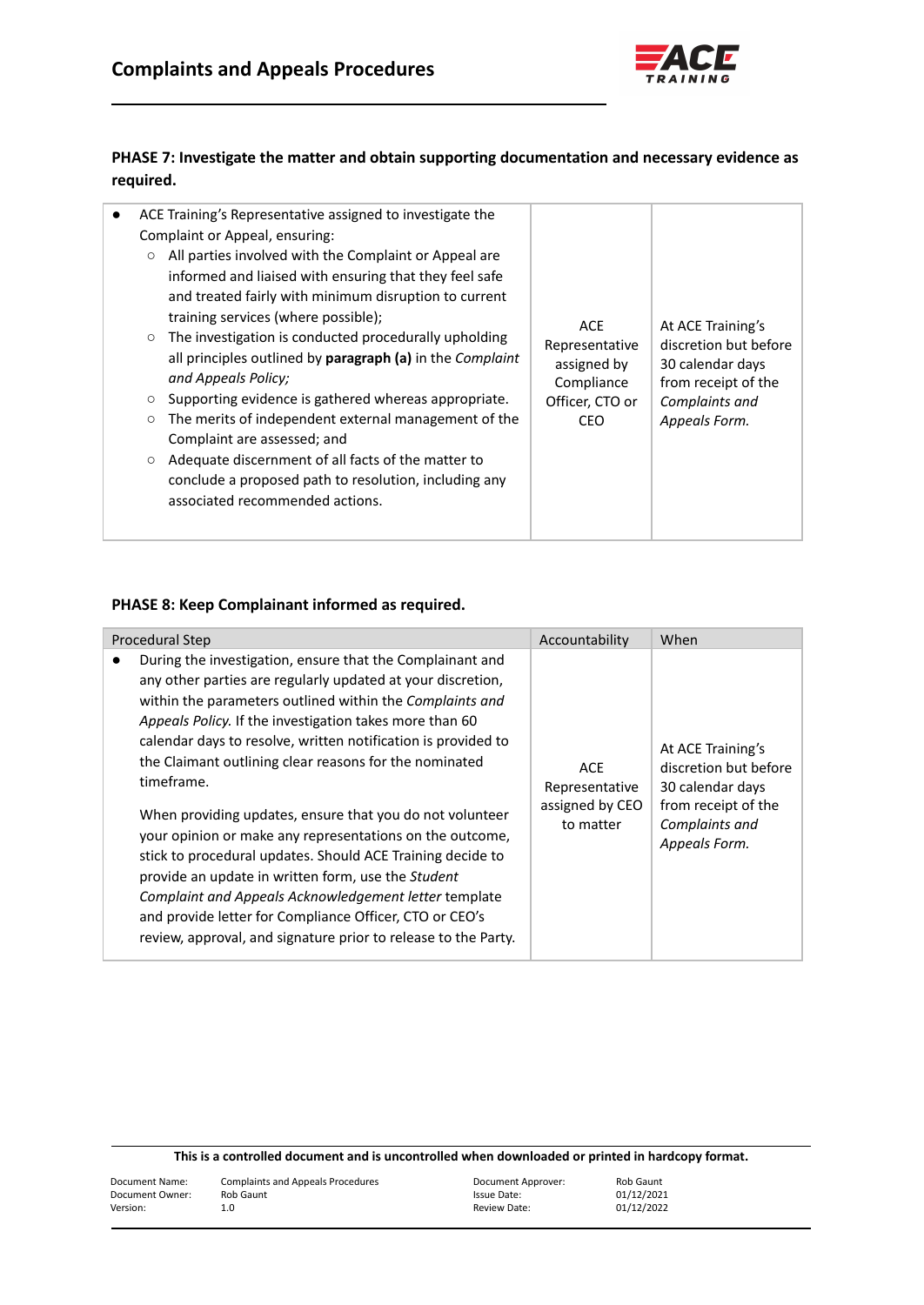

### **PHASE 9: Propose a path to resolution and obtain CEO approval to proceed.**

| Procedural Step                                                                                                                                                                                                                                                                                                                                                                                                                      | Accountability                                                               | When                                                                                                                     |
|--------------------------------------------------------------------------------------------------------------------------------------------------------------------------------------------------------------------------------------------------------------------------------------------------------------------------------------------------------------------------------------------------------------------------------------|------------------------------------------------------------------------------|--------------------------------------------------------------------------------------------------------------------------|
| At the conclusion of the investigation, present the facts of<br>$\bullet$<br>the matter and make a considered recommendation for a<br>path to resolution for Compliance Officer, CTO or CEO's<br>approval. Should the Compliance Officer, CTO or CEO concur<br>with your recommendation, proceed to Phase 10 of this<br>procedure; otherwise, take the Compliance Officer, CTO or<br>CEO's instruction for any remediation required. | ACE<br>Representative<br>assigned by<br>Compliance<br>Officer, CTO or<br>CEO | At ACE Training's<br>discretion but before<br>30 calendar days<br>from receipt of the<br>Complaints and<br>Appeals Form. |
| Note: the Compliance Officer, CTO or CEO is ultimately responsible<br>for the management of Complaints, and as such, this procedure should<br>not proceed further without this approval. There will be instances where<br>'no further action required' is the conclusion of the investigation.                                                                                                                                       |                                                                              |                                                                                                                          |

#### **PHASE 10: Conduct any necessary steps to resolve Complaint.**

| Procedural Step                                                                                                                                                                               | Accountability                                                                      | When                                                                                                                     |
|-----------------------------------------------------------------------------------------------------------------------------------------------------------------------------------------------|-------------------------------------------------------------------------------------|--------------------------------------------------------------------------------------------------------------------------|
| Action any corresponding actions that result from the<br>approved recommendation from Phase 9 of this procedure.<br>On conclusion, update the complaint record in the<br>Complaints Register. | <b>ACE</b><br>Representative<br>assigned by<br>Compliance<br>Officer, CTO or<br>CEO | At ACE Training's<br>discretion but before<br>30 calendar days<br>from receipt of the<br>Complaints and<br>Appeals Form. |

# **PHASE 11: Prepare and send letter to Complainant outlining ACE Training's actions to resolve and close issue.**

| Procedural Step                                                                                                                                                                                                                                                                                                                                                                                                                 | Accountability                                        | When                                                                                                                     |
|---------------------------------------------------------------------------------------------------------------------------------------------------------------------------------------------------------------------------------------------------------------------------------------------------------------------------------------------------------------------------------------------------------------------------------|-------------------------------------------------------|--------------------------------------------------------------------------------------------------------------------------|
| Use the Complaints and Appeals Acknowledgement Letter<br>Template to generate a letter to notify the Complainant of<br>ACE Training's actions (if any) to resolve and close issue.<br>Provide letter for CEO's review, approval, and signature to<br>release letter to student. Send the letter to the<br>Complainant. Update the complaint records in the<br>Complaints Register. Proceed to Phase 14 if and as<br>applicable. | ACE<br>Representative<br>Assigned by CEO<br>to matter | At ACE Training's<br>discretion but before<br>30 calendar days<br>from receipt of the<br>Complaints and<br>Appeals Form. |

**Note:** This procedure document can conclude for Complaints after this **phase**, however, should a party elect to Appeal the resolution by ACE Training, then follow the remainder of this procedure document.

| This is a controlled document and is uncontrolled when downloaded or printed in hardcopy format. |                                          |                    |            |
|--------------------------------------------------------------------------------------------------|------------------------------------------|--------------------|------------|
| Document Name:                                                                                   | <b>Complaints and Appeals Procedures</b> | Document Approver: | Rob Gaunt  |
| Document Owner:                                                                                  | Rob Gaunt                                | Issue Date:        | 01/12/2021 |
| Version:                                                                                         | 1.0                                      | Review Date:       | 01/12/2022 |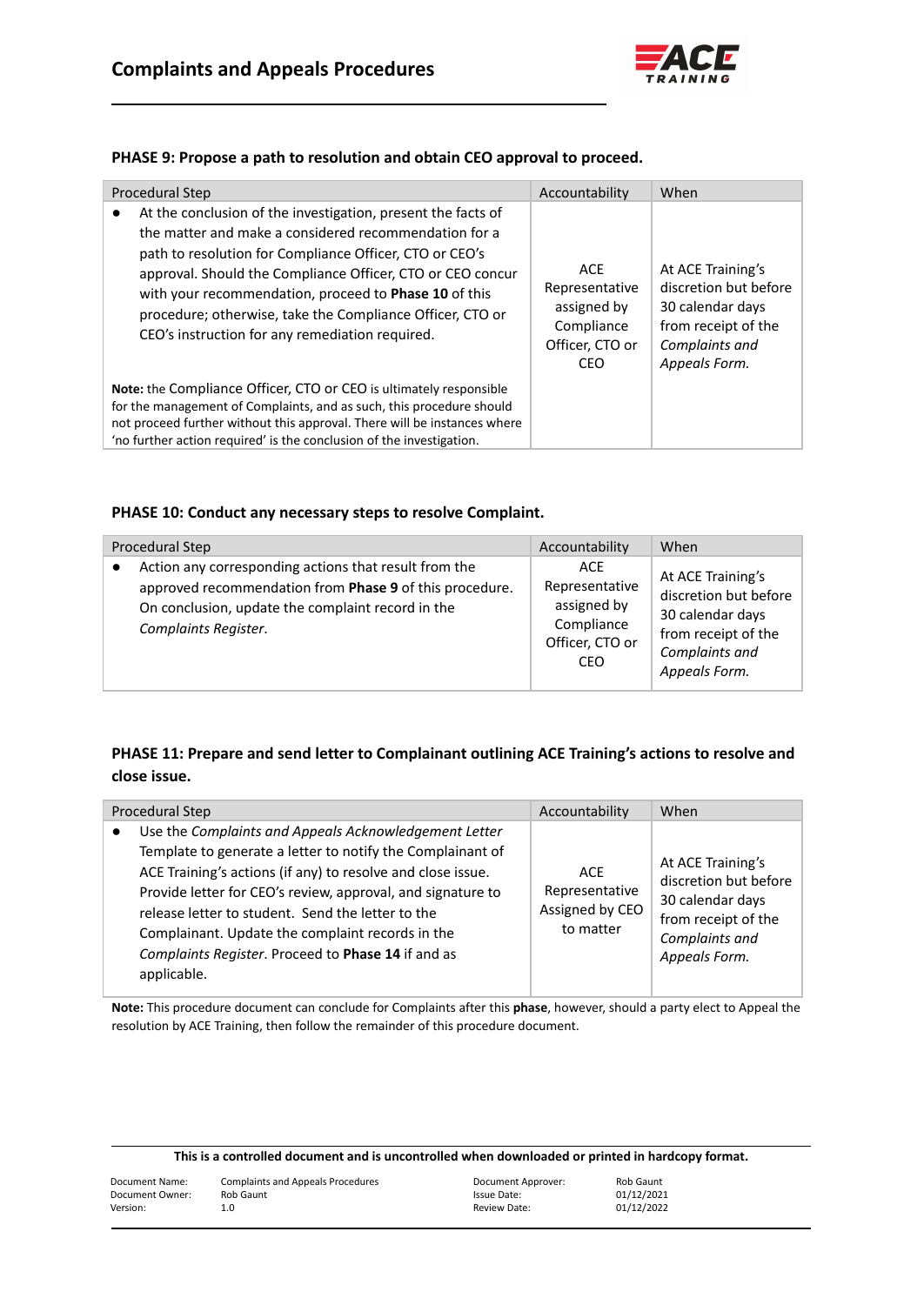

# **PHASE 12: Party elects to Appeal the Complaint and sends another completed** *Complaint and Appeals form***.**

| Procedural Step                                                                                                                                                                                                        | Accountability                          | When                                      |
|------------------------------------------------------------------------------------------------------------------------------------------------------------------------------------------------------------------------|-----------------------------------------|-------------------------------------------|
| Check Complaints and Appeals form for legibility and<br>completeness (including any supporting documentation).<br>Should this suffice, proceed to Phase 13, otherwise liaise<br>with the party to resolve open issues. | ACE<br>Representative<br>receiving Form | Immediately or as<br>soon as practicable. |

# **PHASE 13: Repeat PHASES 5 to 11 of this Procedure using the Appeals Register instead.**

| Procedural Step                                                                                                                                                                                                                                                                                                                                  | Accountability | When                                                                                        |
|--------------------------------------------------------------------------------------------------------------------------------------------------------------------------------------------------------------------------------------------------------------------------------------------------------------------------------------------------|----------------|---------------------------------------------------------------------------------------------|
| ACE Training's approach to assessing, investigating, and<br>resolving a Complaint does not differ from an Appeal lodged<br>against a former Complaint. Therefore, repeat PHASES 5 to<br>11 outlined in this procedure document, with the only<br>exception being the utilisation of the Appeals Register rather<br>than the Complaints Register. |                | Refer to PHASES 5 to 11 above for<br>respective accountabilities and<br>expected timelines. |

#### **STEP 14: Referral for external mediation**

| Procedural Step                                                                                                                                                                                                                                                                                                                                                                                                                                                                                                                                       | Accountability | When          |
|-------------------------------------------------------------------------------------------------------------------------------------------------------------------------------------------------------------------------------------------------------------------------------------------------------------------------------------------------------------------------------------------------------------------------------------------------------------------------------------------------------------------------------------------------------|----------------|---------------|
| If the complainant is still dissatisfied with the decision, they<br>may wish to seek legal advice or submit an application with<br>an external dispute resolution process by a relevant body<br>appointed at their own cost.<br>The Dispute Settlement Centre of Victoria (DSCV) is a free<br>dispute resolution and mediation service funded by the<br>Victorian Government. It may be able to assist or resolve any<br>outstanding complaint or issue with the complaint handling<br>process. Further details and office locations for this service | Appellant      | At their sole |
| are available from http://www.disputes.vic.gov.au/                                                                                                                                                                                                                                                                                                                                                                                                                                                                                                    |                | discretion.   |
| Organisation: Disputes Settlement Centre of Victoria                                                                                                                                                                                                                                                                                                                                                                                                                                                                                                  |                |               |
| Contact Point: Melbourne Office                                                                                                                                                                                                                                                                                                                                                                                                                                                                                                                       |                |               |
| Level 4, 456 Lonsdale Street                                                                                                                                                                                                                                                                                                                                                                                                                                                                                                                          |                |               |
| Melbourne VIC 3000                                                                                                                                                                                                                                                                                                                                                                                                                                                                                                                                    |                |               |
| Tel: 1300 372 888                                                                                                                                                                                                                                                                                                                                                                                                                                                                                                                                     |                |               |
|                                                                                                                                                                                                                                                                                                                                                                                                                                                                                                                                                       |                |               |

| Document Name:  | <b>Complaints and Appeals Procedures</b> | Document Approver: | Rob Gaunt  |
|-----------------|------------------------------------------|--------------------|------------|
| Document Owner: | Rob Gaunt                                | Issue Date:        | 01/12/2021 |
| Version:        | 1.0                                      | Review Date:       | 01/12/2022 |